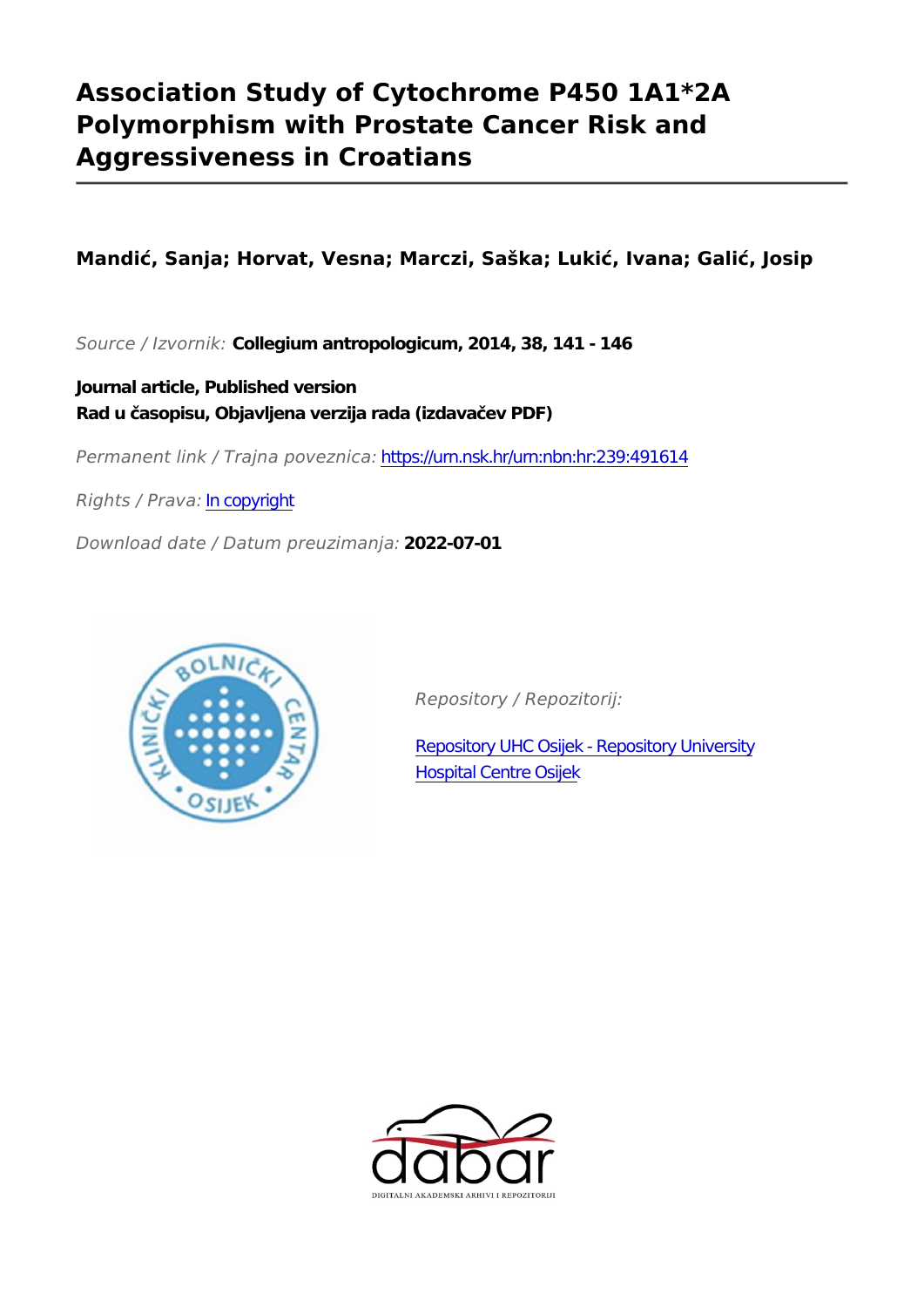# **Association Study of Cytochrome P450 1A1\*2A Polymorphism with Prostate Cancer Risk and Aggressiveness in Croatians**

### Sanja Mandić<sup>1</sup>, Vesna Horvat<sup>1</sup>, Saška Marczi<sup>2</sup>, Ivana Lukić<sup>3</sup> and Josip Galić<sup>4</sup>

<sup>1</sup> »J.J. Strossmayer« University, University Hospital Centre Osijek, Department of Clinical Laboratory Diagnostics, Osijek, Croatia

- Protection, Department of Molecular Diagnostics and Tissue Typing Osijek, Croatia
- <sup>3</sup> »J.J. Strossmayer« University, School of Medicine, Osijek, Croatia
- <sup>4</sup> »J.J. Strossmayer« University, University Hospital Centre Osijek, Department of Urology, Osijek, Croatia

# **ABSTRACT**

*Cytochrome P450 1A1 (CYP1A1) is an enzyme participating in the bioactivation of various endogenous and environmental reactive compounds that can bind to DNA and thus induce cancerogenesis. Gene encoding the enzyme is expressed in the prostate tissue and is polymorphic. CYP1A1\*2A gene polymorphism is associated with elevated enzyme activity and/or inducibility which can lead to accumulation of genotoxic compounds and consequently to cancerogenesis. We examined the association of this polymorphism with prostate cancer (PCa) risk and aggressiveness. The case-control study consisted of 120 PCa patients and 120 benign prostatic hyperplasia (BPH) controls, in Croatian population. Regarding aggressiveness, PCa patients were grouped according to the Gleason score (GS), tumor stage (T) and existence of distant metastasis (M). The polymorphism was analyzed using real-time polymerase chain reaction (PCR). We did not observe association of mutated allele with PCa risk, neither with PCa aggressiveness. Furthermore, frequency of polymorphic genotype was slightly higher in BPH group (16.6%* vs*. 14.2%, respectively) and also in less aggressive form of PCa (20.4%* vs*. 9.6% for GS<7; 15.6%* vs*. 9.1% for T<3; 16.7%* vs*. 10.0% for no distant metastasis). Comparing our findings with other published results, we can assume that the ethnicity influence the genotype distribution and thus may affect the etiology of PCa, even possibly in the way to cause an opposite effect among different ethnic groups. Given the small number of participants, results should be validated on the larger sample size.*

*Key words: CYPA1A1, single nucleotide polymorphism, prostate cancer, Croatia, polycyclic aromatic hydrocarbons, smoking, DNA adducts, frequency, Gleason score, metastasis*

#### **Introduction**

Prostate cancer is a major health problem in developed countries1,2 and the second cause of death among cancers in men. In Croatians is the second most common cancer in male population and shows increased incidence3. Although the etiology of prostate cancer is unknown, there are evidence that environmental factors such as diet and lifestyle, chronic inflammation, and genetic factors are important in the risk of development and progression of the disease<sup>4,5</sup>. This is partly confirmed by the large differences in the incidence among different ethnic groups<sup>6</sup>, up to 50-fold<sup>7</sup>. Testing of gene polymorphisms therefore seems to be important area of investigation.

The cytochrome P450 1A1 gene (CYP1A1) is located on chromosome 15q22. It encodes phase I metabolism enzyme with aryl hydrocarbon hydroxylase activity<sup>8</sup>. This enzyme is involved in bioactivation of various environmental carcinogen compounds like polycyclic aromatic hydrocarbons (PAH) and polyaromatic amines. Besides, it participates in oxidative metabolism of estrogens by forming 2-hydroxy catechol estrogens  $(2\text{-OHCE})^8$ . Generated genotoxic products can bind to DNA, forming

 $^2$  »J.J. Strossmaver« University, University Hospital Centre Osijek, Clinical Institute of Nuclear Medicine and Radiation

Received for publication March 25, 2013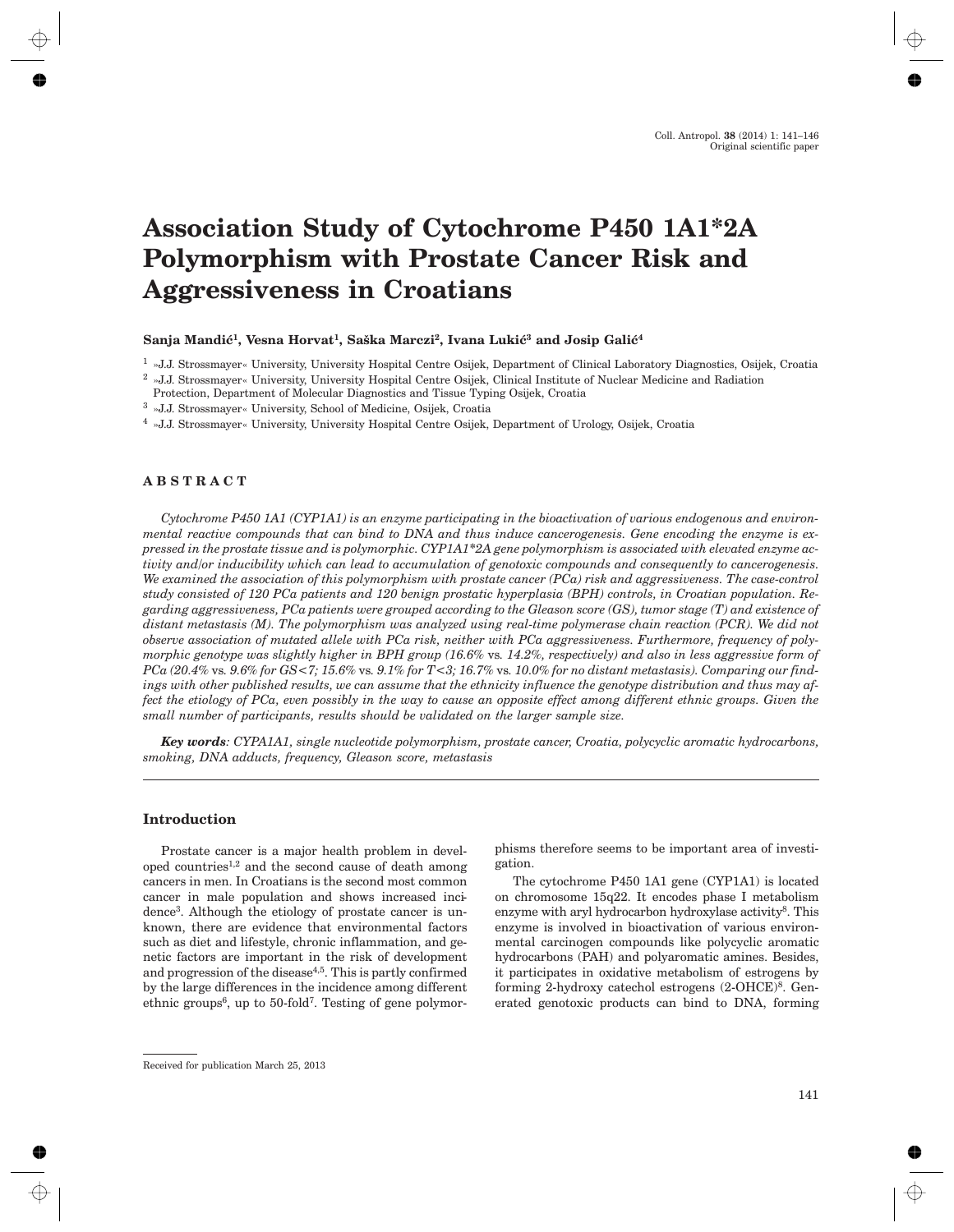DNA-adducts and damaging the cell<sup>9</sup>. The CYP1A1 enzyme is expressed in prostate tissue<sup>4</sup> and is highly inducible by exposure to PAHs and other substances that bind to aryl hydrocarbon (Ah) receptors<sup>10</sup>.

Several polymorphic variants within CYP1A1 have been reported<sup>11</sup>. The CYP1A1\*2A (rs4646903) occurs due to T3801C substitution in the 3' flanking region, forming an Msp1 restriction site of the CYP1A1 gene  $(CYP1A1m1)<sup>12</sup>$ . The polymorphic variant is associated with elevated enzyme activity and/or inducibility $8,12$ , which can lead to accumulating of toxic, reactive intermediaries. The incidence of the mutated allele is about  $10\%$  in Caucasians<sup>13</sup> and shows marked interethnic variability. Previous studies showed a positive association of CYP1A1\*2A polymorphism with risk of lung<sup>14</sup>, cervix<sup>15</sup>, bladder<sup>16</sup> and gastric cancer<sup>17</sup>. Regarding association with prostate cancer  $(PCa)$ , results are controversial<sup>12</sup>.

In this study we determined frequencies of CYP1A1\* 2A polymorphism in patients with PCa and benign prostate hyperplasia (BPH) in Croatian population and estimated the role of allele variants in development and aggressiveness of PCa by themselves and in combination with smoking.

## **Materials and Methods**

#### *Characterization of the sample*

This case-control study comprises on 240 men who were examined at the Department of Urology, University Hospital Centre Osijek in 2008–2010. Subjects were divided into two groups: 120 PCa patients and 120 patients with BPH who represented controls. Groups were age matched. Participants were subjected to digital rectal examination (DRE) and blood sampling for prostate specific antigen (PSA) testing. Subjects who had normal DRE and PSA<4 ng/ml, or those with some other site of cancer were excluded from the study. Those with elevated PSA value and/or abnormal DRE, were subjected to transrectal ultrasound (TRUS) – guided needle biopsy. Diagnosis was confirmed by histopathological finding.

PCa patients were stratified according to the Gleason score (GS), tumor stage (T) and existence of distant metastasis (M). According to the GS, patients were grouped as less aggressive form of cancer with GS<7 and highly aggressive form with  $GS \geq 7$ . According to the T, they were divided into  $T<3$  and  $T\geq3$ . Patients who were suspected for the existence of distant metastasis underwent scintigraphy and computed tomography (CT) and then were classified as those who have distant metastasis (M1) and those without them (M0). 2 of 120 patients did not have data on the GS, T and M, and hence were excluded from the testing of aggressiveness.

Patients fulfilled the questionnaire about clinical characteristics and gave signed informed consent of participation according to the guidelines by the Helsinki Declaration. The study is approved by Ethic Committee of the University Hospital Centre Osijek and by the Ministry of Science, Education and Sports of the Republic of Croatia.

#### *DNA isolation and genotyping*

Genomic DNA was isolated from peripheral blood lymphocytes using High Pure PCR Template Preparation Kit (Roche Diagnostics, Mannheim, Germany). Detection of CYP1A1 T3801C polymorphism was performed by real-time PCR and melting curve analysis on a LightCycler 1.5 (Roche, Mannheim, Germany). The PCR primers (5'-CCTGAACCCCATTCTGTGTTG-3', 5'-AAA AAAAAAAAAAAAAAAAAGCTGTG-3') were synthesized by Invitrogen (Paisley, UK) and hybridization probes (5'-CACCTCCCIGGCTCACACGATT-FL-3', 5'-LCRed640- CCACCTCAGCCTCTGAGTAGTTGGGG-P-3') by TIB MOLBIOL (Berlin, Germany) according to Harth et al.<sup>18</sup>. PCR was performed in a total volume of 10  $\mu$ L with

**TABLE 1** CHARACTERISTICS OF THE STUDY GROUPS

|                           | Cases                 | Controls          |  |
|---------------------------|-----------------------|-------------------|--|
| Characteristics           | $N(\%)$               | $N(\%)$           |  |
| Sample size               | 120                   | 120               |  |
| Age (mean years $\pm$ SD) | $67.52 \pm 7.76$      | $67.57 \pm 6.65$  |  |
| $PSA$ (ng/mL)             |                       |                   |  |
| Median (range)            | $12.35(2.1 - 3346.0)$ | $6.81(0.57-28.0)$ |  |
| $\leq 4$                  | 7(5.8)                | 15(12.5)          |  |
| $4.1 - 10.0$              | 39 (32.5)             | 76(63.3)          |  |
| $10.1 - 20.0$             | 30(25.0)              | 26(21.7)          |  |
| >20.0                     | 43(35.8)              | 3(2.5)            |  |
| Family history of CaP     |                       |                   |  |
| Negative                  | 110 (91.7)            | 113 (94.2)        |  |
| Positive                  | 10(8.3)               | 7(5.8)            |  |
| Smoking status            |                       |                   |  |
| Non-smokers               | 94 (78.3)             | 99 (82.5)         |  |
| <b>Smokers</b>            | 26 (21.7)             | 21(17.5)          |  |
| BMI $(kg/m2)$             |                       |                   |  |
| < 25                      | 27(22.9)              | 34(29.1)          |  |
| $25 - 30$                 | 57(48.3)              | 66 (56.4)         |  |
| >30                       | 34 (28.8)             | 17(14.5)          |  |
| TRUS $(X \pm SD)$         | $50.967 \pm 28.094$   | 76.925±42.922     |  |
| <b>GS</b>                 |                       |                   |  |
| < 7                       | 54 (45.8)             |                   |  |
| ${\geq}7$                 | 64 (54.2)             |                   |  |
| Distant metastasis        |                       |                   |  |
| $_{\rm M0}$               | 78 (66.1)             |                   |  |
| M1                        | 40(33.9)              |                   |  |
| Tumor stage               |                       |                   |  |
| T<3                       | 96 (81.4)             |                   |  |
| $T \geq 3$                | 22 (18.6)             |                   |  |

PSA – prostate specific antigen, BMI – body mass index, TRUS – transrectal ultrasound, GS – Gleason score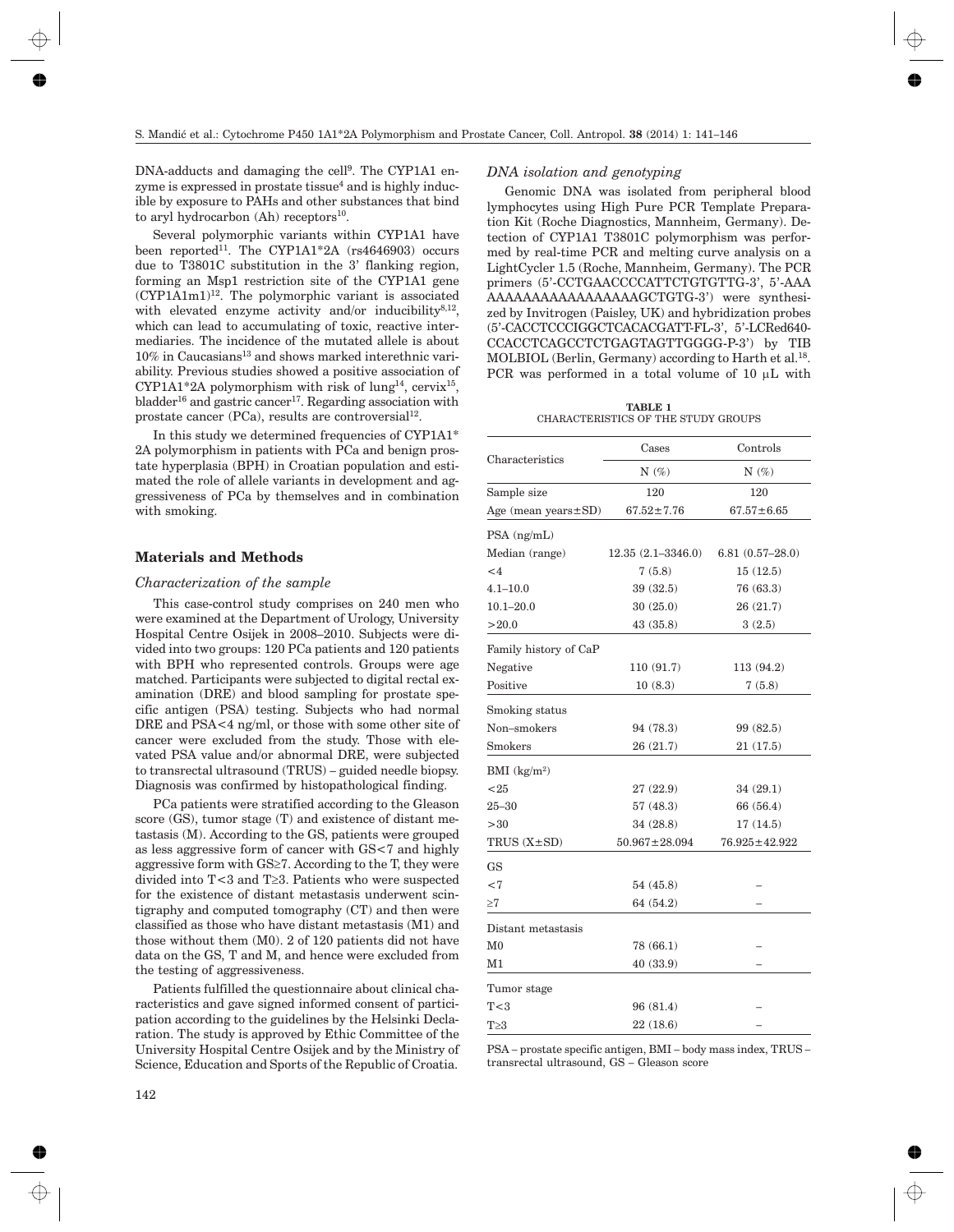| Variant             | Cases        | Controls     |                     | p     |
|---------------------|--------------|--------------|---------------------|-------|
|                     | $N(\%)$      | $N(\%)$      | OR (95%CI)          |       |
| $\operatorname{TT}$ | 103(85.5)    | 100(83.3)    | 1.0                 |       |
| TC                  | 17(14.2)     | 20(16.6)     | $0.83(0.41 - 1.67)$ | 0.592 |
| CC                  | $\bf{0}$     | $\bf{0}$     |                     |       |
| T allele            | 223 (92.9)   | 220 (91.7)   | 1.0                 |       |
| C allele            | 17(7.1)      | 20(8.3)      | $0.84(0.43 - 1.64)$ | 0.608 |
| Non smokers         |              |              |                     |       |
| $\operatorname{TT}$ | 80 (86.0)    | 82 (82.8)    | 1.0                 |       |
| $\operatorname{TC}$ | 13(14.0)     | 17(17.2)     | $0.78(0.35 - 1.72)$ | 0.543 |
| $\rm CC$            | $\mathbf{0}$ | $\bf{0}$     |                     |       |
| Smokers             |              |              |                     |       |
| TT                  | 23(85.2)     | 18(85.7)     | $1.31(0.66 - 2.61)$ | 0.443 |
| TC                  | 4(14.8)      | 3(14.3)      | $1.37(0.30 - 6.30)$ | 0.689 |
| CC                  | $\mathbf{0}$ | $\mathbf{0}$ |                     |       |

| <b>TABLE 2</b>                            |  |  |  |  |  |  |
|-------------------------------------------|--|--|--|--|--|--|
| CYP1A1*2A GENOTYPE AND ALLELE FREQUENCIES |  |  |  |  |  |  |

OR – odds ratio

 $30-60$  ng of genomic DNA,  $0.75 \mu$ M primers each,  $0.3 \mu$ M probes each,  $4.0 \text{ mM MgCl}_2$  and  $1 \text{ x LC DNA Master Hy-}$ bridization Probes Mix (Roche, Mannheim, Germany). The reaction mixtures were subjected to initial 2 min denaturation step at 94 °C followed by 52 cycles of denaturation  $(94 \text{ °C} / 3 \text{ s})$ , annealing  $(58 \text{ °C} / 20 \text{ s})$  and extension  $(72 \text{ °C} / 35 \text{ s})$ . After amplification melting curve analysis was performed (95 °C / 2 min / 20 °C / s, 48 °C / 1 min / 2 °C / s, 40 °C / 2 min / 2 °C / s, 80 °C / 0 s / 0.1 °C / s). The fluorescence signal plotted against temperature gave peaks at 61 °C and 68.5 °C for the allele T and C, respectively.

### *Statistical analysis*

Fisher exact test was used for genotype and allele comparison between groups. Odds ratio (OR) with 95% confidence intervals (CI) were used for calculating the strength of association of genotypes with cancer risk and aggressiveness. Groups were tested for Hardy-Weinberg equilibrium. To test the differences in body mass index (BMI), PSA level and prostate volume values, t-test and Mann-Whitney Rank Sum Test were used according to the distribution.  $p<0.05$  was considered statistically significant. Statistical analysis were performed using Med-Calc for Windows, version 12.4.0.0 (MedCalc Software, Mariakerke, Belgium).

# **Results**

In Table 1 are presented relevant demographic and clinical data on CaP patients and BPH controls. Family history of PCa and smoking status were similar between groups, while PSA and TRUS values differed significantly  $(p<0.001)$  as expected.

CYP1A1 genotype and allele frequencies did not differ significantly between PCa patients and BPH controls. Genotype frequencies for cases and controls were all in Hardy-Weinberg equilibrium. No association between PCa incidence and CYP1A1 polymorphism was found (Table 2). The same table contains genotypes and alleles distributions according to the smoking status, and appropriate OR for PCa risk among smokers. We did not observe any positive association by analyzing polymorphism and smoking together.

The results of testing association between mutated allele and tumor parameters of aggressiveness are presented in Table 3. Obtained results showed lack of association with GS, T and M status.

# **Discussion and Conclusion**

In this study we analyzed prevalence of CYP1A1\*2A polymorphism in 120 PCa patients and 120 BPH controls of Croatian population and assessed association of mutated allele with PCa risk and aggressiveness. Besides, we tested does smokers carriers of C allele have a higher risk of PCa development.

Based on epidemiological studies it was confirmed that environmental factors such as precarcinogens from cigarette smoke and diet may be responsible for development of numerous cancers. There are also numerous studies concerning link between smoking and intake of charbroiled meat with the incidence of PCa8. Experiments have shown that potentially toxic compounds which derive from such sources can be activated by CYP1A1 into the compounds which are capable of binding to DNA. CYP1A1 is mainly expressed in extra hepatic tissue including prostate, with high catalytic specificity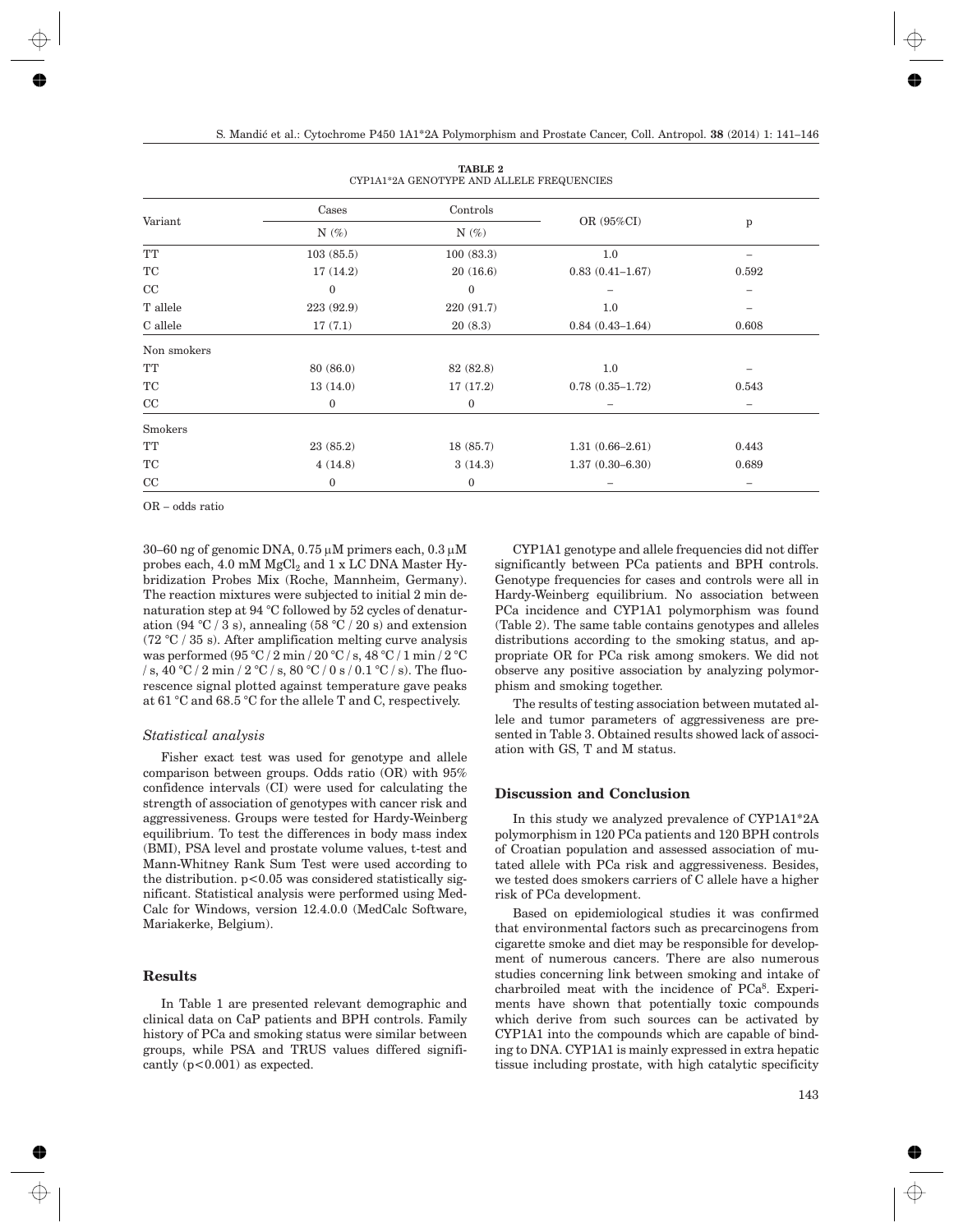**TABLE 3** GENOTYPE AND ALLELE DISTRIBUTION ACCORDING TO THE GLEASON SCORE, TUMOR STAGE AND THE EXISTENCE OF DISTANT METASTASIS

| Variant                          | $N(\%)$          | $N(\%)$          |                     | p     |  |
|----------------------------------|------------------|------------------|---------------------|-------|--|
|                                  | GS<7             | $GS \geq 7$      | OR (95%CI)          |       |  |
| $\operatorname{TT}$              | 43 (79.6)        | 58 (90.6)        | $\mathbf{1}$        |       |  |
| $\protect\operatorname{TC}$      | 11(20.4)         | 6(9.4)           | $0.40(0.14 - 1.18)$ | 0.097 |  |
| CC                               | $\boldsymbol{0}$ | $\boldsymbol{0}$ |                     |       |  |
| $\ensuremath{\mathrm{T}}$ allele | 97 (89.8)        | 122 (95.3)       |                     |       |  |
| $\mathbf C$ allele               | 11(10.2)         | 6(4.7)           | $0.43(0.15 - 1.21)$ | 0.434 |  |
|                                  | T<3              | $T \geq 3$       |                     |       |  |
| TT                               | 81 (84.4)        | 20(90.9)         | 1                   |       |  |
| TC                               | 15(15.6)         | 2(9.1)           | $0.54(0.11-2.56)$   | 0.437 |  |
| CC                               | $\boldsymbol{0}$ | $\boldsymbol{0}$ |                     |       |  |
| T allele                         | 177 (92.2)       | 42(95.5)         | 1                   |       |  |
| C allele                         | 15(7.8)          | 2(4.5)           | $0.56(0.12 - 2.55)$ | 0.455 |  |
|                                  | M <sub>0</sub>   | M1               |                     |       |  |
| $\operatorname{TT}$              | 65(83.3)         | 36 (90.0)        | $\mathbf{1}$        | -     |  |
| TC                               | 13(16.7)         | 4(10.0)          | $0.56(0.17-1.83)$   | 0.334 |  |
| CC                               | $\boldsymbol{0}$ | $\boldsymbol{0}$ |                     |       |  |
| $\ensuremath{\mathrm{T}}$ allele | 143 (91.7)       | 76 (95.0)        |                     |       |  |
| C allele                         | 13(8.3)          | 4(5.0)           | $0.58(0.18 - 1.84)$ | 0.354 |  |
|                                  |                  |                  |                     |       |  |

GS – Gleason score, T – tumor stage, M – distant metastasis, OR – odds ratio

towards PAHs like benzo(a)pyrene (B[a]P) and 7,12- dimethyl benz(a)anthracene (7,12-DMBA) and N-nitrosamines, compounds derived from cigarette smoke<sup>10</sup>. The same enzyme participates in the metabolic activation of heterocyclic amines like 2-amino-1-methyl-6-phenylimi $d$ azo[4,5-b]pyridine (PhIP), product of cooked meat<sup>10</sup>. All this compounds are capable of forming  $DNA$ -adducts<sup>10</sup>. Furthermore, smoking can affect the level of steroid hormones in a way that lead the increase level of bioavailable testosterone and thus contribute to the development and progression of PCa19.

High level of CYP1A1 expression was found in malignant breast tissue, esophageal carcinomas and urinary bladder tumors<sup>10</sup>. Studies have shown that CYP1A1\*2A polymorphism is related with different types of tumors. The polymorphism shows large inter-ethnic variability in healthy population, with relatively high proportion among Asians, a bit smaller among African Americans and smallest in Caucasians<sup>8</sup>. Only a few studies were made to asses a potential role of this enzyme in PCa, but results are inconclusive. Our results showed similar genotype and allele distribution between cases and controls. The frequency of C allele was 0.8 in controls, which is in agreement with other studies on Caucasians<sup>13</sup>. The rare CC homozygote was not found in our population. We observed no association with PCa risk. Positive association of CYP1A1\*2A polymorphism with PCa was found only among Indian<sup>8</sup> and Chilean<sup>20</sup> population. In study by Chang at al.21 conducted mostly on Caucasians, the frequency of C allele was significantly lower in PCa cases compared to controls suggesting a protective role of mutated allele. Similar results were observed by Silig at al.<sup>20</sup> on Turkish population, although lacking statistical significance. A frequency of polymorphic genotype in Croatian population was also sligtly higher in controls. Results imply that ethnicity may affect both, polymorphism distribution and the PCa risk.

Regarding connection between the polymorphism and PCa aggressiveness, we obtained lack of association with all three tested parameters. A polymorphic genotype frequency was even higher in less aggressive PCa. Link between CYP1A1\*2A and PCa with  $GS \geq 7$  and metastatic form of cancer was found only in Japanese<sup>22</sup>. Taking together these results with those of risk testing, ethnic differences can have a significant impact in the cancer etiology even possibly in way to cause opposite effects among ethnicities.

We did not observe any connection between PCa risk and combined effect of smoking and mutated genotype. Although smoking affects the occurrence of some cancers, epidemiologic studies did not support clear causal link between smoking and PCa development. PAH-DNA adducts are increased in prostate tumor cells of ever smokers Caucasians, but not African Americans<sup>23</sup>. High--risk genotype combinations in Caucasians revealed increased adducts level, which confirms the hypothesis of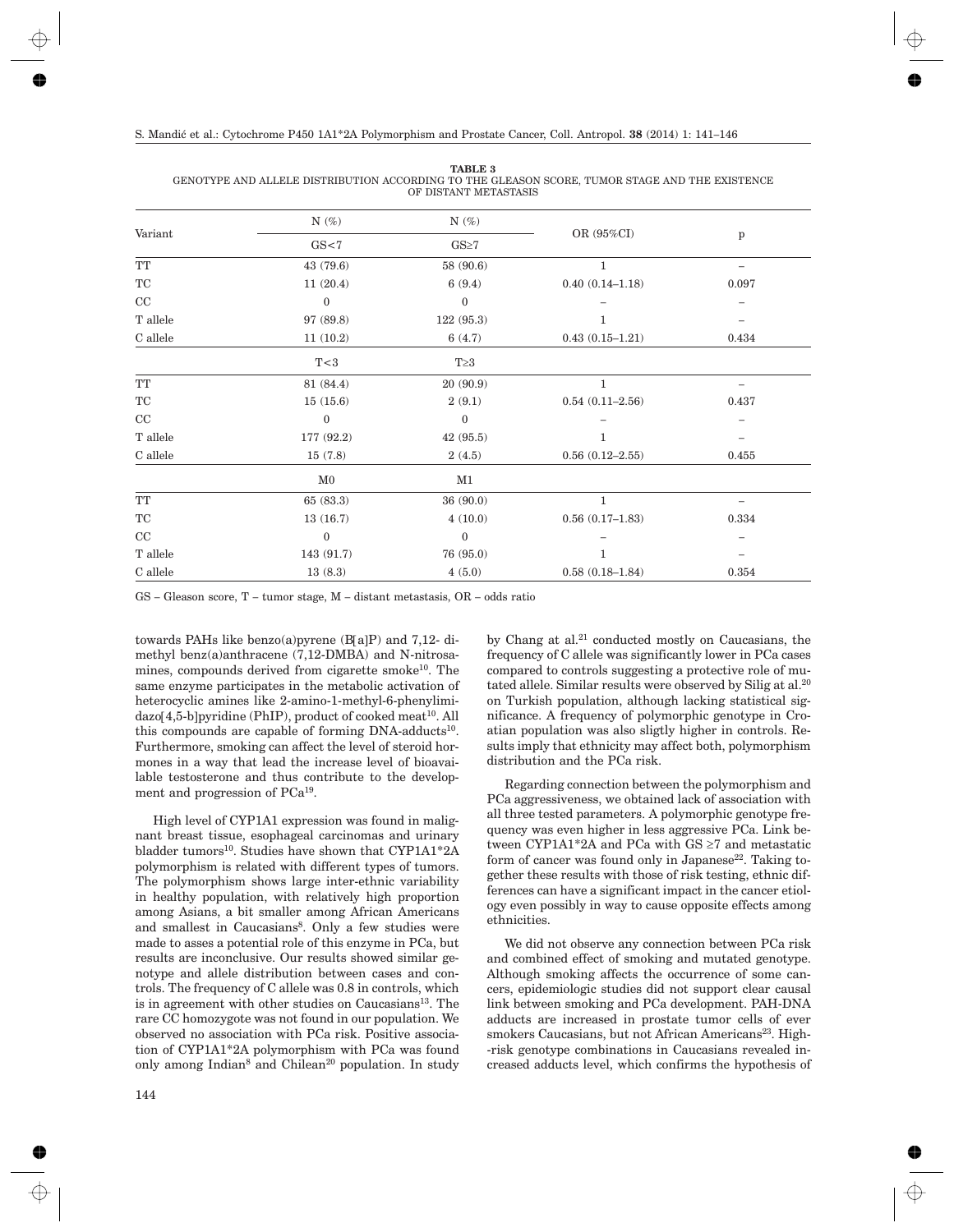PAH activation prior to binding to DNA<sup>23</sup>. Such results were not obtained for African Americans, indicating that association between smoking and PAH-DNA adducts differs by race and is under the influence of genetic variants. Besides, PAHs may originate from other sources than smoking like those from grilled meat or ambient air pollutions which imply the importance of the environment and lifestyle as a part of multicausal etiology of PCa.

This is the first such examination in Croatians, conducted on relatively homogenous group. However, the study suffers from some limitations related to small number of participants and lack of information about exposure to other carcinogens than smoking. Additional problem is the low proportion of mutation in Croatians. Furthermore, in respect to relatively small number of smokers, we could not additionally stratify them according to the extent of tobacco use, which seems important

#### **REFERENCES**

1. MARICIC A, VALENCIC M, SOTOSEK S, OGUIC R, IVANCIC A, AHEL J, Coll Antropol, 34 Suppl 2 (2010) 239. — 2. OGUIC R, CINI E, DORDEVIC G, MATUSAN-ILIJAS K, MARKIC D, PETKOVIC M, Coll Antropol, 34 Suppl 2 (2010) 283. — 3. SPANJOL J, MARICIC A, CIC-VARIC T, VALENCIC M, OGUIC R, TADIN T, FUCKAR D, BOBINAC M, Coll Antropol, 31 (2007) 235. — 4. RODRIGUES IS, KUASNE H, LOSI- -GUEMBAROVSKI R, FUGANTI PE, GREGORIO EP, KISHIMA MO, ITO K, DE FREITAS RODRIGUES MA, DE SYLLOS COLUS IM, Urol Oncol, 29 (2011) 654. DOI: 10.1016/j.urolonc.2010.01.009. — 5. VIDAS Z, Coll Antropol, 34 (2010) 779. — 6. KHEIRANDISH P, CHINEGWUN-DOH F, Br J Cancer, 105 (2011) 481. DOI: 10.1038/bjc.2011.273. — 7. JANKOVIC J, SIPETIC S, Coll Antropol, 35 (2011) 499. — 8. VIJAYA-LAKSHMI K, VETTRISELVI V, KRISHNAN M, SHROFF S, JAYANTH VR, PAUL SF, Cancer Biomark, 1 (2005) 251. — 9. TANINGHER M, MALACARNE D, IZZOTTI A, UGOLINI D, PARODI S, Mutat Res, 436 (1999) 227. DOI: 10.1016/ S1383-5742(99)00005-8. — 10. ANDROUTSO-POULOS VP, TSATSAKIS AM, SPANDIDOS DA, BMC Cancer, 9 (2009) 187. DOI: 10.1186/1471- 2407-9-187. — 11. CYP1A1 allele nomenclature, The Human Cytochrome P450 (CYP) Allele Nomenclature Database, accessed 01.03.2013. Available from: URL: http://www.cypalleles.ki.se/cyp 1a1.htm. — 12. LI H, XIAO D, HU L, HE T, Mol Biol Rep, 39 (2012) 10273. DOI: 10.1007/ s11033-012-1904-5. — 13. CHEVALIER D, ALLOR-GE D, LO-GUIDICE JM, CAUFFIEZ C, LHERMITTE M, LAFITTE JJ, BROLY F, Hum Mutat, 17 (2001) 355. DOI: 10.1002/humu.48. — 14. VA-

in risk assessment. However, taking into consideration our findings with other published results, we can assume that the ethnic and geographical background could affect the genotype distribution and the etiology of the disease and that gene polymorphism itself is not sufficient in the development of multifactorial diseases such as PCa. Although the results of our study are negative, they should be validated with larger sample size in order to obtain more accurate results.

#### **Acknowledgments**

The study is financially supported by the Ministry of Science, Education and Sports of the Republic of Croatia as a part of scientific project of university professor Josip Galić »Immunological factors in the development and progression of prostate cancer«.

NI GT, MUKESH N, SIVA PRASAD B, RAMA DEVI P, HEMA PRASAD M, USHA RANI P, PARDHANANDANA REDDY P, Clin Chim Acta, 410 (2009) 43. DOI: 10.1016/ j.cca.2009.09.019. — 15. XIA L, GAO J, LIU Y, WU K, Tumour Biol, 34 (2013) 223. DOI: 10.1007/s13277-012-0542-9. — 16. ZHUO W, ZHANG L, WANG Y, ZHU B, CHEN Z, J Exp Clin Cancer Res, 31 (2012) 62. DOI: 10.1186/1756-9966-31-62. — 17. DARAZY M, BALBAA M, MUGHARBIL A, SAEED H, SIDANI H, ABDEL-RAZZAK Z, Genet Test Mol Biomarkers, 15 (2011) 423. DOI: 10.1089/gtmb.2010. 0206. — 18. HARTH V, BRUNING T, ABEL J, KOCH B, BERG I, SA-CHINIDIS A, BOLT HM, VETTER H, KO Y, Mol Cell Probes, 15 (2001) 93. DOI: 10.1006/mcpr. 2001.0349. — 19. PLASKON LA, PENSON DF, VAUGHAN TL, STANFORD JL, Cancer Epidemiol Biomarkers Prev, 12 (2003) 604. — 20. SHAIK AP, JAMIL K, DAS P, Urol J, 6 (2009) 78. — 21. CHANG BL, ZHENG SL, ISAACS SD, TURNER A, HAWKINS GA, WI-LEY KE, BLEECKER ER, WALSH PC, MEYERS DA, ISAACS WB, XU J, Int J Cancer, 106 (2003) 375. DOI: 10.1002/ijc.11249 — 22. SUZUKI K, MATSUI H, NAKAZATO H, KOIKE H, OKUGI H, HASUMI M, OHTA-KE N, NAKATA S, TAKEI T, HATORI M, ITO K, YAMANAKA H, Cancer Lett, 195 (2003) 177. DOI: 10.1016/S0304-3835(03)00182-4 — 23. NOCK NL, TANG D, RUNDLE A, NESLUND-DUDAS C, SAVERA AT, BOCK CH, MONAGHAN KG, KOPROWSKI A, MITRACHE N, YANG JJ, RY-BICKI BA, Cancer Epidemiol Biomarkers Prev, 16 (2007) 1236. DOI: 10. 1158/1055-9965.EPI-06-0736.

### *S. Mandi}*

*»J. J. Strossmayer« University, University Hospital Centre Osijek, Department of Clinical Laboratory Diagnostics, J. Huttlera 4, 31000 Osijek, Croatia e-mail: mandic.sanja@gmail.com*

## **ISPITIVANJE POVEZANOSTI POLIMORFIZMA CITOKROMA P450 1A1\*2A S RIZIKOM OD KARCINOMA PROSTATE I AGRESIVNOŠĆU U HRVATSKOJ POPULACIJI**

# **SAŽETAK**

Citokrom P450 1A1 (CYP1A1) je enzim koji sudjeluje u bioaktivaciji raznih endogenih i egzogenih reaktivnih spojeva koji se mogu vezati na DNA i tako izazvati karcinogenezu. Gen koji kodira taj enzim je eksprimiran u tkivu pros